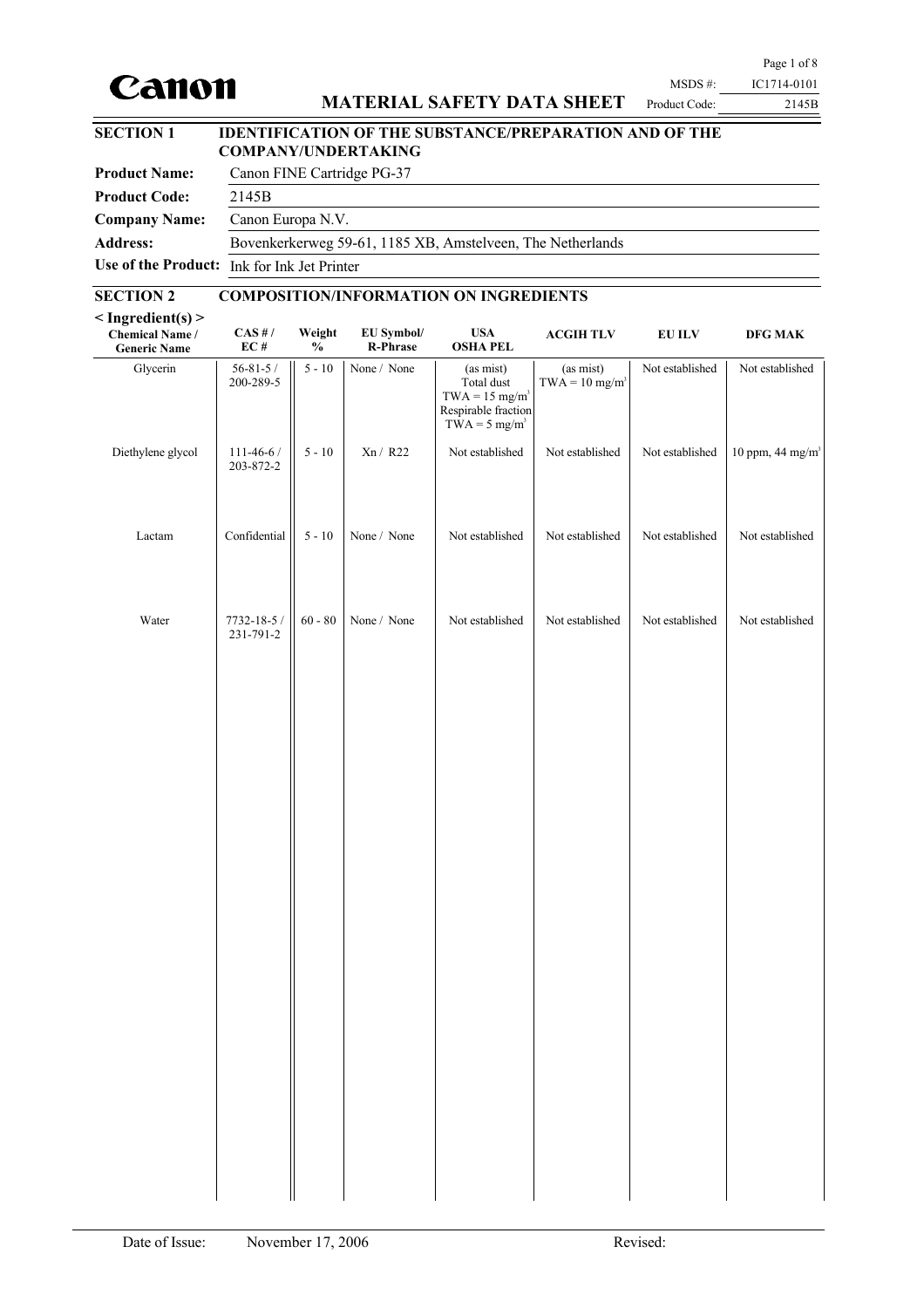

#### **< Carcinogen >**

No component of this ink is listed as a human carcinogen or a potential carcinogen in IARC Monographs, NTP, OSHA regulations or Annex I to Directive 67/548/EEC.

#### **SECTION 3 HAZARDS IDENTIFICATION**

### **EU Classification:**

Not classified as dangerous.

#### **Emergency Overview:**

Ink cartridge containing black liquid ink with slight odor.

#### **Potential Health Effects and Symptoms:**

#### **Inhalation:**

No adverse effects are expected under intended use.

Over exposure to vapor or mist may cause respiratory tract irritation, cough, dizziness, drowsiness, headache and nausea.

#### **Ingestion:**

May cause abdominal pain, diarrhea, dizziness, drowsiness, dullness, headache, nausea and vomiting.

#### **Eye:**

No irritation is expected. (See SECTION 11)

#### **Skin:**

May cause mild irritation and no sensitization. (See SECTION 11)

### **Chronic Effects:**

Not identified

### **Medical Conditions Generally known to be Aggravated by Exposure:**

Not identified

### **SECTION 4 FIRST AID MEASURES**

# **First Aid Measures:**

### **Inhalation:**

If symptoms are experienced, move victim to fresh air and obtain medical advice.

#### **Ingestion:**

Rinse mouth. Give one or two glasses of water.

If irritation or discomfort occurs, obtain medical advice immediately.

#### **Eye:**

Immediately flush with lukewarm, gently flowing water for 5 minutes or until the chemical is removed. If irritation persists, obtain medical advice immediately.

#### **Skin:**

Wash with water and soap or mild detergent.

If irritation persists, obtain medical advice.

### **Note to Physicians:**

None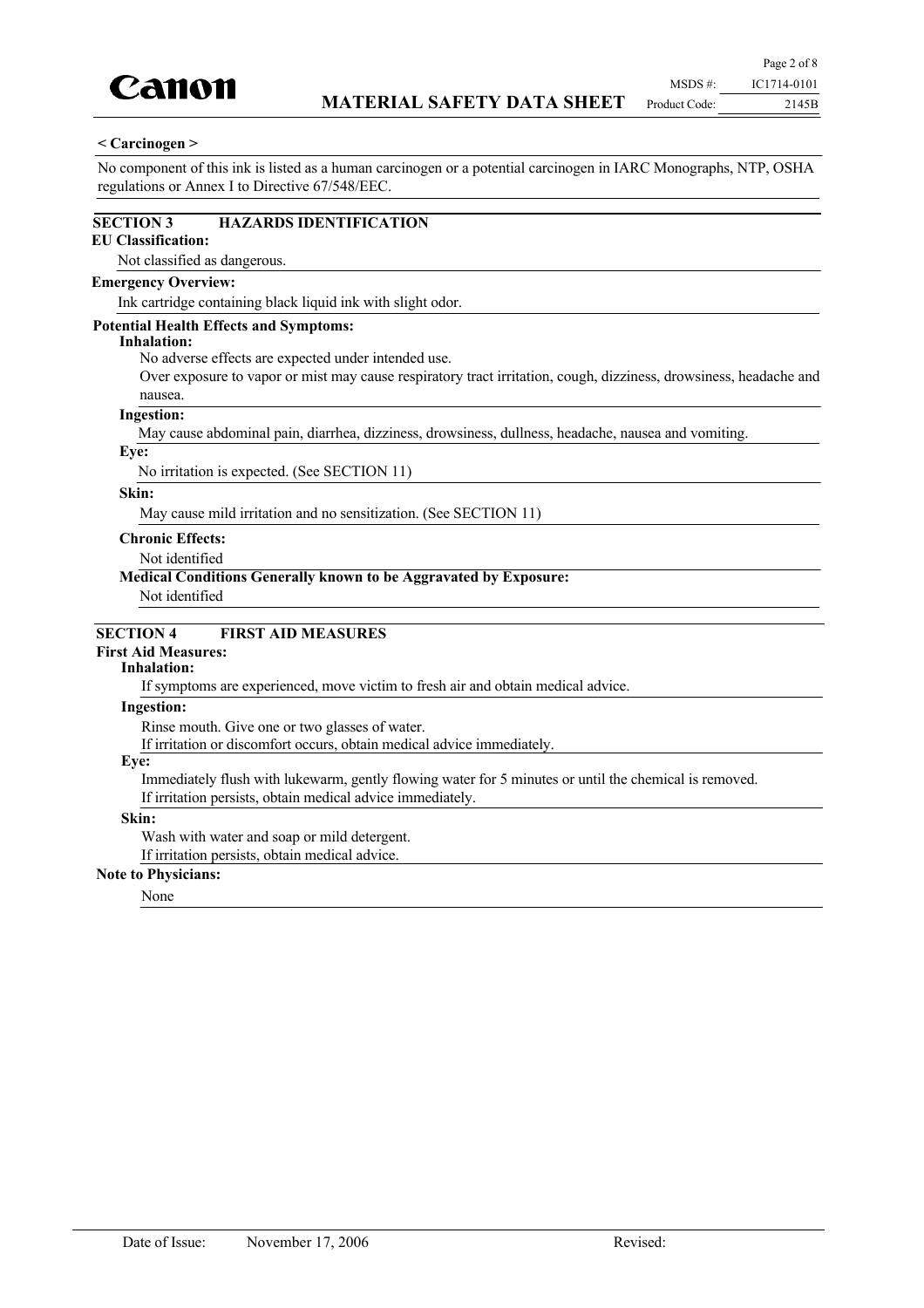

2145B

# **SECTION 5 FIRE FIGHTING MEASURES**

### **Fire Fighting Measures:**

#### **Extinguishing Media:**

CO<sub>2</sub>, water, foam or dry chemicals

# **Unsuitable Extinguishing Media:**

None

# **Special Fire Fighting Procedures:**

None

#### None **Unusual Fire and Explosion Hazards:**

#### **Fire and Explosive Properties (See also SECTION 9):**

**Hazardous Combustion Products:**

 $CO$ ,  $CO<sub>2</sub>$ , NOx and SOx

#### **Other Properties:**

None

# **SECTION 6 ACCIDENTAL RELEASE MEASURES**

#### **Personal Precautions:**

Avoid contact with skin, eyes and clothing.

#### **Environmental Precautions:**

Do not release to sewer, surface water or ground water.

### **Method for Cleaning Up:**

Wipe off with wet cloth or paper.

### **SECTION 7 HANDLING AND STORAGE**

#### **Handling:**

Use with adequate ventilation. Avoid contact with skin, eyes and clothing. In case of contact, wash out the contaminated area immediately.

#### **Storage:**

Keep in a cool and dry place. Protect from sunlight. Keep out of the reach of children.

### **Specific Uses:**

Ink for Ink Jet Printer. For more information, please refer to the instruction of this product.

# **SECTION 8 EXPOSURE CONTROLS / PERSONAL PROTECTION**

# **Exposure Guidelines:**

Not established for this ink. (See also SECTION 2)

# **Engineering Controls:**

Use adequate ventilation.

# **Personal Protection Equipment(s):**

**Respiratory Protection:** □ Required Not Required

#### $\Box$  Required **Eye/Face Protection:**

**X** Not Required

# **Skin Protection:**

□ Required Not Required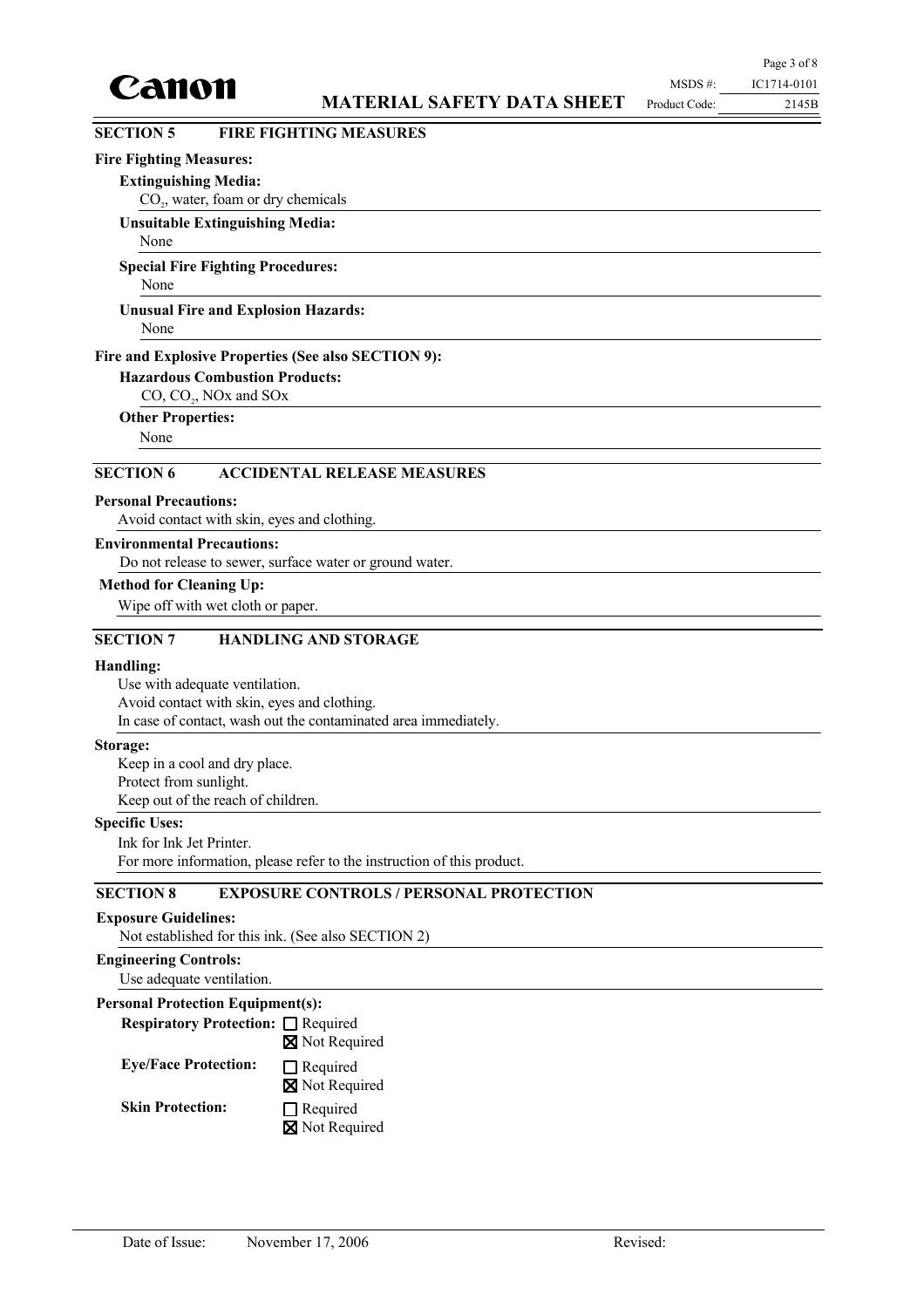

# **MATERIAL SAFETY DATA SHEET**

Page 4 of 8 MSDS #: IC1714-0101 Product Code:

2145B

# **SECTION 9 PHYSICAL AND CHEMICAL PROPERTIES**

| Appearance:                                            | <b>Black liquid</b>                                   |
|--------------------------------------------------------|-------------------------------------------------------|
| Odor:                                                  | Slight odor                                           |
| pH:                                                    | $7 - 8$                                               |
| Boiling Point/Range(°C):                               | Not available                                         |
| Melting Point/Range(°C):                               | Not available                                         |
| Decomposition Temperature(°C):                         | Not available                                         |
| Flash Point(°C):                                       | None (Estimate)                                       |
| <b>Flammable (Explosive) Limits:</b>                   | Not available                                         |
| Autoignition Temperature(°C):                          | Not available                                         |
| <b>Flammability:</b>                                   | Neither flammable nor combustible.                    |
| <b>Explosive Properties:</b>                           | None (Estimate)                                       |
| <b>Oxidizing Properties:</b>                           | None (Estimate)                                       |
| <b>Vapor Pressure:</b>                                 | Not available                                         |
| <b>Vapor Density:</b>                                  | Not available                                         |
| <b>Density / Specific Gravity:</b>                     | $1.0 - 1.1$                                           |
| <b>Water Solubility:</b>                               | Miscible                                              |
| <b>Fat Solubility:</b>                                 | Not available                                         |
| Partition Coefficient (n-Octanol/Water): Not available |                                                       |
| Percent Volatile (%):                                  | $60 - 80$                                             |
| <b>Evaporation Rate:</b>                               | Not available                                         |
| Viscosity (mPa s):                                     | $1 - 5$                                               |
| <b>SECTION 10</b><br><b>STABILITY AND REACTIVITY</b>   |                                                       |
| Stability:                                             | <b>X</b> Stable<br>$\Box$ Unstable                    |
| <b>Conditions to Avoid:</b>                            | None                                                  |
| <b>Materials to Avoid:</b>                             | Acids, bases, oxidizing materials and reducing agents |
| <b>Hazardous Decomposition Products:</b>               | CO, CO., NOx, SOx and Ammonia                         |
| <b>Hazardous Polymerization:</b>                       | $\Box$ May Occur                                      |

**Conditions to Avoid:** None

Will Not Occur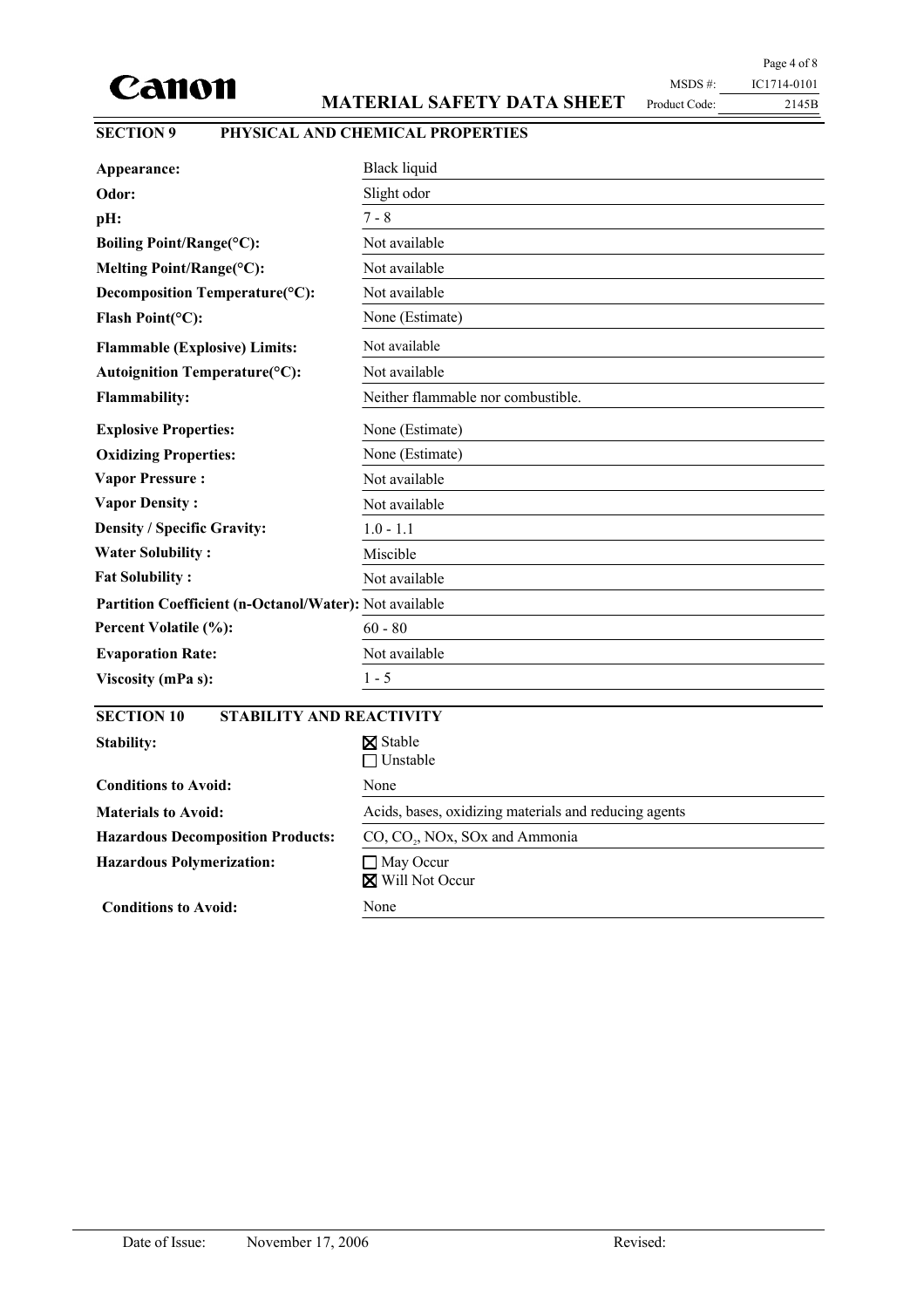

| <b>SECTION 11</b>             | <b>TOXICOLOGICAL INFORMATION</b>                     |
|-------------------------------|------------------------------------------------------|
| <b>Acute Toxicity:</b>        |                                                      |
| <b>Inhalation:</b>            |                                                      |
| Not available                 |                                                      |
| <b>Ingestion:</b>             |                                                      |
| Not available                 |                                                      |
| Eye:                          |                                                      |
| Non-irritant (rabbit)         |                                                      |
|                               | OECD Guidelines No.405 (2002), 2004/73/EC Method B5  |
| Skin:                         |                                                      |
| Mild irritant (rabbit)        |                                                      |
|                               | OECD Guidelines No.404 (2002), 2004/73/EC Method B4  |
| <b>Sensitization:</b>         |                                                      |
|                               | Non-sensitizer (mouse)                               |
|                               | OECD Guidelines No.429 (2002), 2004/73/EC Method B42 |
| <b>Mutagenicity:</b>          |                                                      |
|                               | Ames test: Negative (S. typhimurium & E. Coli)       |
| <b>Reproductive Toxicity:</b> |                                                      |
| Not available                 |                                                      |
| Carcinogenicity:              |                                                      |
| Not available                 |                                                      |
| Others:                       |                                                      |
| Not available                 |                                                      |
|                               |                                                      |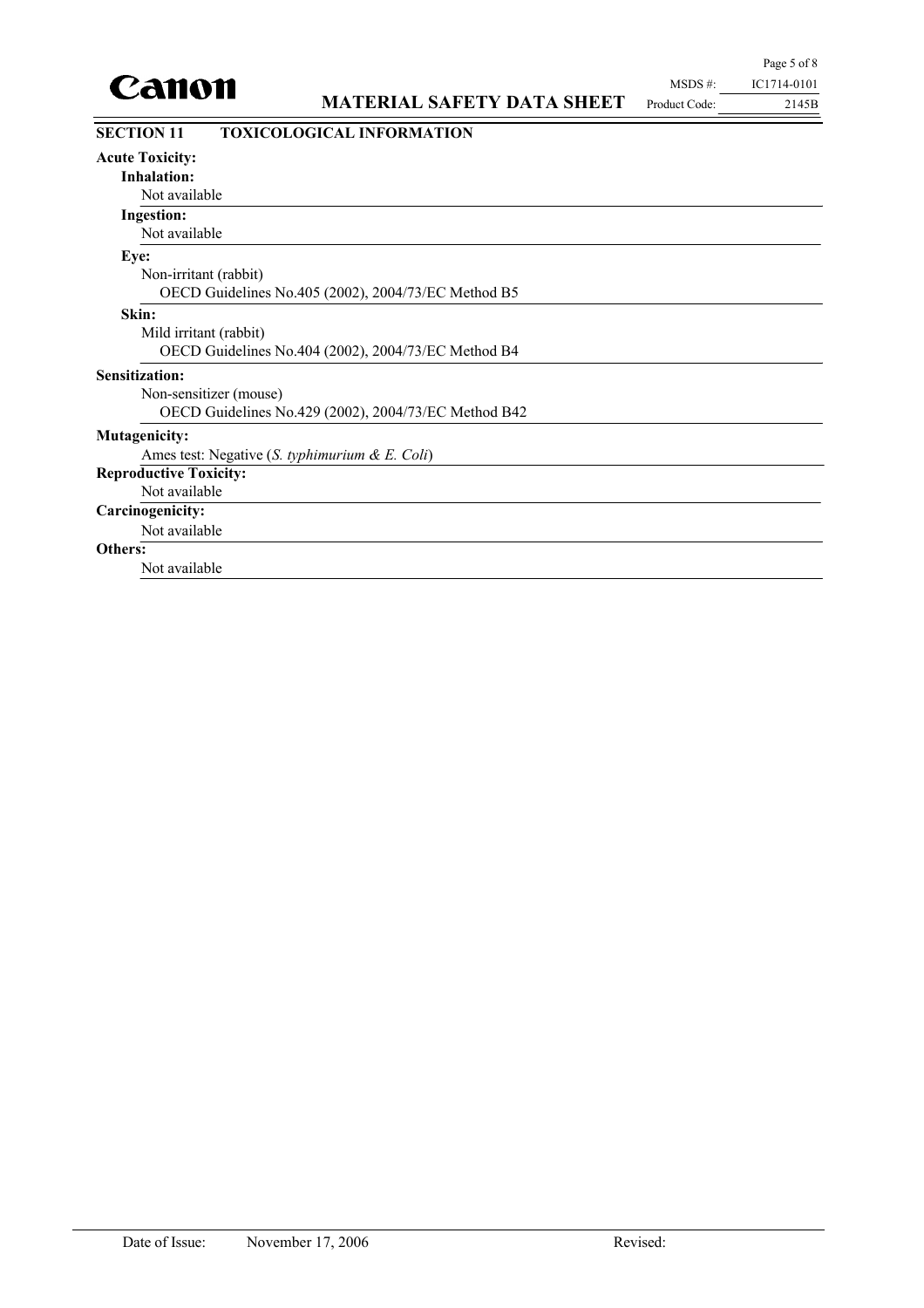

# **MATERIAL SAFETY DATA SHEET**

Page 6 of 8 MSDS #: IC1714-0101 Product Code:

2145B

| <b>SECTION 12</b>                               | <b>ECOLOGICAL INFORMATION</b>                                            |  |  |  |  |
|-------------------------------------------------|--------------------------------------------------------------------------|--|--|--|--|
| <b>Mobility:</b>                                | Not available                                                            |  |  |  |  |
| Persistence<br>/ Degradability:                 | Not available                                                            |  |  |  |  |
| <b>Bioaccumulation:</b>                         | Not available                                                            |  |  |  |  |
| <b>Ecotoxicity:</b>                             | Not available                                                            |  |  |  |  |
| <b>Other Adverse Effects:</b>                   | Not available                                                            |  |  |  |  |
| <b>SECTION 13</b>                               | <b>DISPOSAL CONSIDERATIONS</b>                                           |  |  |  |  |
| <b>Method of Disposal:</b>                      |                                                                          |  |  |  |  |
|                                                 | Disposal should be subject to federal, state and local laws.             |  |  |  |  |
| <b>SECTION 14</b>                               | <b>TRANSPORT INFORMATION</b>                                             |  |  |  |  |
| UN#                                             | None                                                                     |  |  |  |  |
| <b>UN Shipping Name: None</b>                   |                                                                          |  |  |  |  |
| <b>UN Classification:</b>                       | None                                                                     |  |  |  |  |
| <b>UN Packing Group: None</b>                   |                                                                          |  |  |  |  |
| <b>Marine Pollutant:</b>                        | $\Box$ Yes<br>Chemical name (wt%):<br>$\n  X$ No                         |  |  |  |  |
| <b>Special Precautions: None</b>                |                                                                          |  |  |  |  |
| <b>SECTION 15</b><br>$\le$ EU Information $\ge$ | <b>REGULATORY INFORMATION</b>                                            |  |  |  |  |
| <b>Information on the Label:</b>                |                                                                          |  |  |  |  |
|                                                 | Symbol & Indication: Not required                                        |  |  |  |  |
| <b>R-Phrase:</b>                                |                                                                          |  |  |  |  |
| Not required                                    |                                                                          |  |  |  |  |
| <b>S-Phrase:</b><br>Not required                |                                                                          |  |  |  |  |
| <b>Dangerous Component(s):</b>                  |                                                                          |  |  |  |  |
| Not required                                    |                                                                          |  |  |  |  |
|                                                 | Special Precautions under 1999/45/EC Annex V:                            |  |  |  |  |
| Not required                                    |                                                                          |  |  |  |  |
|                                                 | Specific Provisions in Relation to Protection of Man or the Environment: |  |  |  |  |
| 76/769/EEC:                                     | Not regulated                                                            |  |  |  |  |
| (EC)2037/2000: Not regulated                    |                                                                          |  |  |  |  |
| (EC)304/2003:                                   | Not regulated                                                            |  |  |  |  |
| Others:                                         | None                                                                     |  |  |  |  |
|                                                 |                                                                          |  |  |  |  |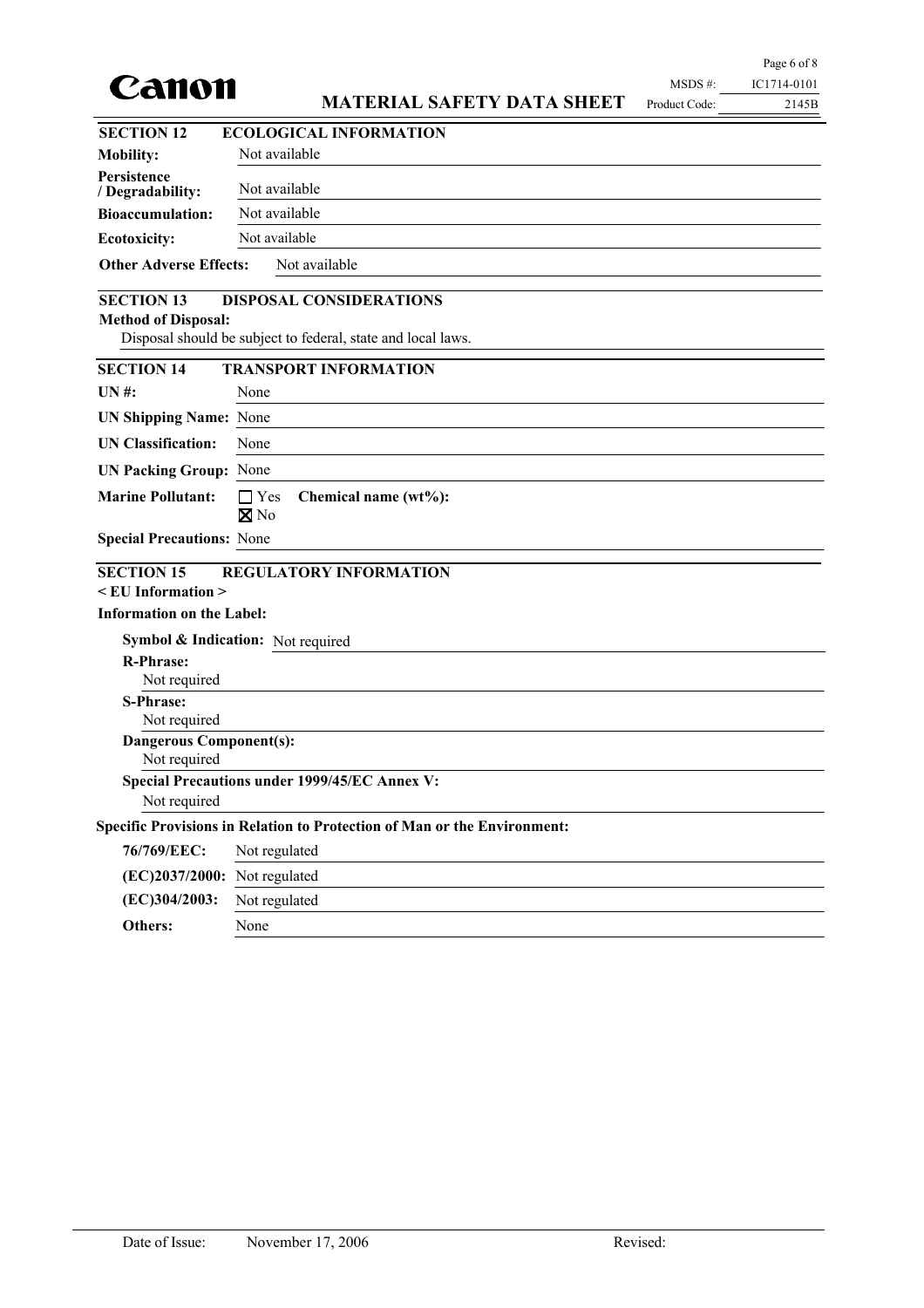

| $\leq$ USA Information $\geq$<br><b>Information on the Label under FHSA:</b> |                          |                                                                                            |          |  |  |
|------------------------------------------------------------------------------|--------------------------|--------------------------------------------------------------------------------------------|----------|--|--|
| <b>Signal Word:</b>                                                          | Not required             |                                                                                            |          |  |  |
| <b>Hazard warning:</b><br>Not required                                       |                          |                                                                                            |          |  |  |
| <b>Safety Advice:</b><br>Not required                                        |                          |                                                                                            |          |  |  |
| <b>Hazardous Component(s):</b><br>Not required                               |                          |                                                                                            |          |  |  |
| SARA Title III §313:<br><b>Chemical Name</b>                                 |                          |                                                                                            | Weight % |  |  |
| None                                                                         |                          |                                                                                            |          |  |  |
| <b>California Proposition 65:</b>                                            |                          |                                                                                            |          |  |  |
| <b>Chemical Name</b>                                                         |                          |                                                                                            | Weight % |  |  |
| None                                                                         |                          |                                                                                            |          |  |  |
| $\leq$ Canada Information $\geq$<br><b>WHMIS Controlled Product:</b>         |                          | Not applicable (Manufactured article)                                                      |          |  |  |
| < Australia Information >                                                    |                          | Statement of Hazardous Nature: Not classified as hazardous according to criteria of NOHSC. |          |  |  |
| <b>SECTION 16</b>                                                            | <b>OTHER INFORMATION</b> |                                                                                            |          |  |  |
| R phrase list<br>R22: Harmful if swallowed.                                  |                          |                                                                                            |          |  |  |
| Term explanation                                                             |                          | Estimate: Estimate based on data of similar ink or the ingredient(s).                      |          |  |  |